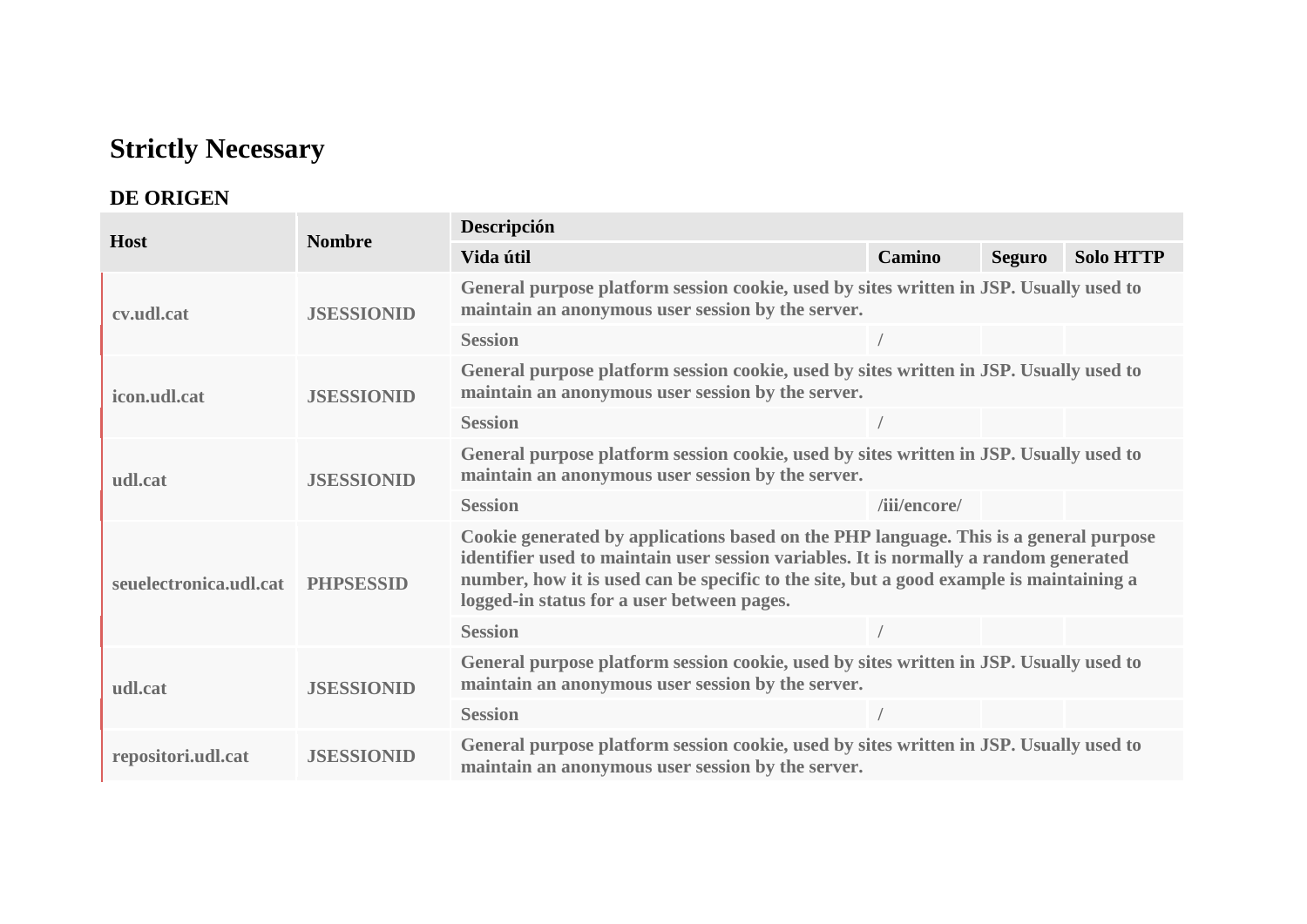|                    | <b>Nombre</b>                                                                                                                                                    | Descripción                                                                                                                                                                                                                                                                            |               |               |                  |  |
|--------------------|------------------------------------------------------------------------------------------------------------------------------------------------------------------|----------------------------------------------------------------------------------------------------------------------------------------------------------------------------------------------------------------------------------------------------------------------------------------|---------------|---------------|------------------|--|
| <b>Host</b>        |                                                                                                                                                                  | Vida útil                                                                                                                                                                                                                                                                              | <b>Camino</b> | <b>Seguro</b> | <b>Solo HTTP</b> |  |
|                    |                                                                                                                                                                  | <b>Session</b>                                                                                                                                                                                                                                                                         |               |               |                  |  |
| cataleg.udl.cat    | <b>JSESSIONID</b>                                                                                                                                                | General purpose platform session cookie, used by sites written in JSP. Usually used to<br>maintain an anonymous user session by the server.                                                                                                                                            |               |               |                  |  |
|                    |                                                                                                                                                                  | <b>Session</b>                                                                                                                                                                                                                                                                         | /iii/cas/     |               |                  |  |
| bid.udl.cat        | General purpose platform session cookie, used by sites written in JSP. Usually used to<br>maintain an anonymous user session by the server.<br><b>JSESSIONID</b> |                                                                                                                                                                                                                                                                                        |               |               |                  |  |
|                    |                                                                                                                                                                  | <b>Session</b>                                                                                                                                                                                                                                                                         |               |               |                  |  |
| cejm.udl.cat       | icl_current_lan<br>guage                                                                                                                                         | This cookie name is associated with a Wordpress multilingual plug-in from WPML. It<br>stores a language value for the website. Where the cookie is set in response to a user<br>action or request, and as long as it has a short lifespan, it can be treated as strictly<br>necessary. |               |               |                  |  |
|                    |                                                                                                                                                                  | a day                                                                                                                                                                                                                                                                                  |               |               |                  |  |
| confluence.udl.cat | <b>JSESSIONID</b>                                                                                                                                                | General purpose platform session cookie, used by sites written in JSP. Usually used to<br>maintain an anonymous user session by the server.                                                                                                                                            |               |               |                  |  |
|                    |                                                                                                                                                                  | <b>Session</b>                                                                                                                                                                                                                                                                         |               |               |                  |  |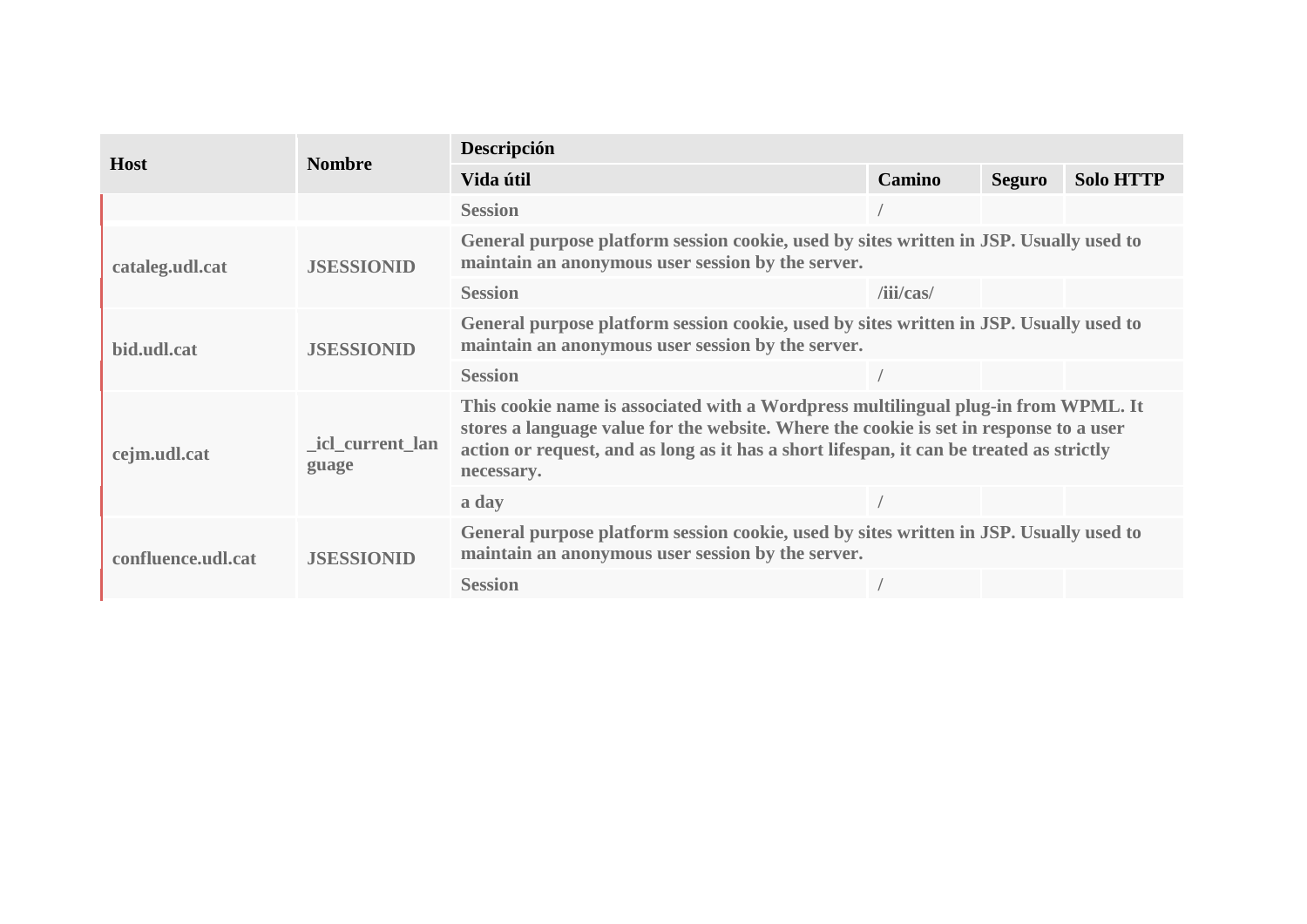## **Performance**

#### **DE ORIGEN**

| <b>Host</b> | <b>Nombre</b> | Descripción                                                                                                                                                                                                                                                                                                                                                                                                                                                                                                                                        |               |               |                  |  |  |
|-------------|---------------|----------------------------------------------------------------------------------------------------------------------------------------------------------------------------------------------------------------------------------------------------------------------------------------------------------------------------------------------------------------------------------------------------------------------------------------------------------------------------------------------------------------------------------------------------|---------------|---------------|------------------|--|--|
|             |               | Vida útil                                                                                                                                                                                                                                                                                                                                                                                                                                                                                                                                          | <b>Camino</b> | <b>Seguro</b> | <b>Solo HTTP</b> |  |  |
| udl.cat     | $\mathbf{a}$  | This cookie name is associated with Google Universal Analytics, according to documentation it is used<br>to throttle the request rate - limiting the collection of data on high traffic sites. It expires after 10<br>minutes.                                                                                                                                                                                                                                                                                                                     |               |               |                  |  |  |
|             |               | a few seconds                                                                                                                                                                                                                                                                                                                                                                                                                                                                                                                                      |               |               |                  |  |  |
| udl.cat     | $\_gid$       | This cookie name is asssociated with Google Universal Analytics. This appears to be a new cookie and<br>as of Spring 2017 no information is available from Google. It appears to store and update a unique<br>value for each page visited.                                                                                                                                                                                                                                                                                                         |               |               |                  |  |  |
|             |               | a day                                                                                                                                                                                                                                                                                                                                                                                                                                                                                                                                              |               |               |                  |  |  |
| udl.cat     | utmb          | This is one of the four main cookies set by the Google Analytics service which enables website owners to<br>track visitor behaviour and measure site performance. This cookie determines new sessions and visits<br>and expires after 30 minutes. The cookie is updated every time data is sent to Google Analytics. Any<br>activity by a user within the 30 minute life span will count as a single visit, even if the user leaves and<br>then returns to the site. A return after 30 minutes will count as a new visit, but a returning visitor. |               |               |                  |  |  |
|             |               | 27 minutes                                                                                                                                                                                                                                                                                                                                                                                                                                                                                                                                         |               |               |                  |  |  |
| udl.cat     | $g_a$         | This cookie name is asssociated with Google Universal Analytics - which is a significant update to<br>Google's more commonly used analytics service. This cookie is used to distinguish unique users by<br>assigning a randomly generated number as a client identifier. It is included in each page request in a<br>site and used to calculate visitor, session and campaign data for the sites analytics reports. By default it<br>is set to expire after 2 years, although this is customisable by website owners.                              |               |               |                  |  |  |
|             |               | 2 years                                                                                                                                                                                                                                                                                                                                                                                                                                                                                                                                            |               |               |                  |  |  |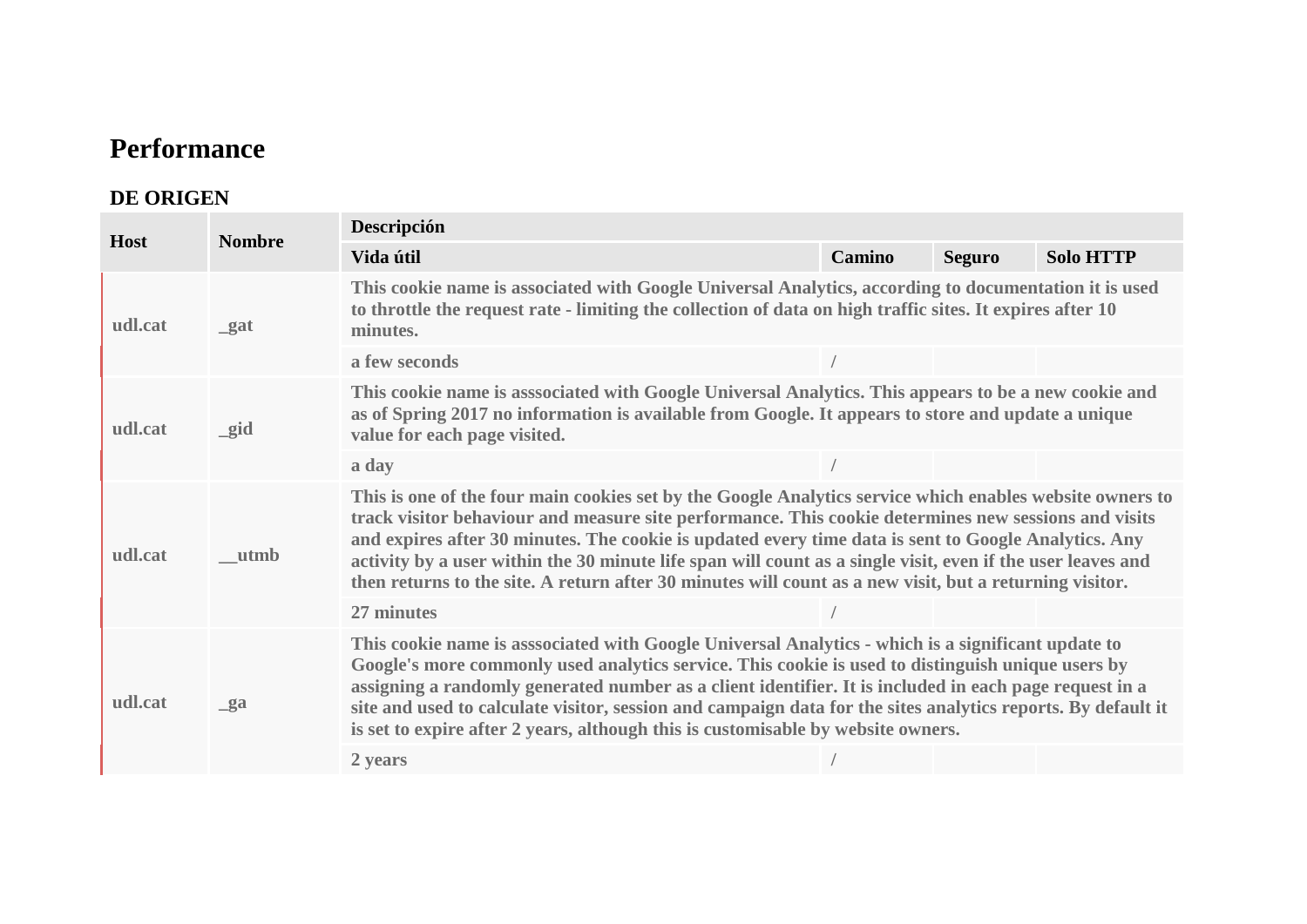| <b>Host</b> |               | Descripción                                                                                                                                                                                                                                                                                                                                                                                                                                                                                                                                                                                                                                                                                 |        |               |                  |  |  |
|-------------|---------------|---------------------------------------------------------------------------------------------------------------------------------------------------------------------------------------------------------------------------------------------------------------------------------------------------------------------------------------------------------------------------------------------------------------------------------------------------------------------------------------------------------------------------------------------------------------------------------------------------------------------------------------------------------------------------------------------|--------|---------------|------------------|--|--|
|             | <b>Nombre</b> | Vida útil                                                                                                                                                                                                                                                                                                                                                                                                                                                                                                                                                                                                                                                                                   | Camino | <b>Seguro</b> | <b>Solo HTTP</b> |  |  |
| udl.cat     | utma          | This is one of the four main cookies set by the Google Analytics service which enables website owners to<br>track visitor behaviour and measure site performance. This cookie lasts for 2 years by default and<br>distinguishes between users and sessions. It it used to calculate new and returning visitor statistics. The<br>cookie is updated every time data is sent to Google Analytics. The lifespan of the cookie can be<br>customised by website owners.                                                                                                                                                                                                                          |        |               |                  |  |  |
|             |               | 2 years                                                                                                                                                                                                                                                                                                                                                                                                                                                                                                                                                                                                                                                                                     |        |               |                  |  |  |
| udl.cat     | <b>utmc</b>   | This is one of the four main cookies set by the Google Analytics service which enables website owners to<br>track visitor behaviour and measure site performance. It is not used in most sites but is set to enable<br>interoperability with the older version of Google Analytics code known as Urchin. In this older versions<br>this was used in combination with the _utmb cookie to identify new sessions/visits for returning<br>visitors. When used by Google Analytics this is always a Session cookie which is destroyed when the<br>user closes their browser. Where it is seen as a Persistent cookie it is therefore likely to be a different<br>technology setting the cookie. |        |               |                  |  |  |
|             |               | <b>Session</b>                                                                                                                                                                                                                                                                                                                                                                                                                                                                                                                                                                                                                                                                              |        |               |                  |  |  |
| udl.cat     | <i>utmz</i>   | This is one of the four main cookies set by the Google Analytics service which enables website owners to<br>track visitor behaviour measure of site performance. This cookie identifies the source of traffic to the<br>site - so Google Analytics can tell site owners where visitors came from when arriving on the site. The<br>cookie has a life span of 6 months and is updated every time data is sent to Google Analytics.                                                                                                                                                                                                                                                           |        |               |                  |  |  |
|             |               | 6 months                                                                                                                                                                                                                                                                                                                                                                                                                                                                                                                                                                                                                                                                                    |        |               |                  |  |  |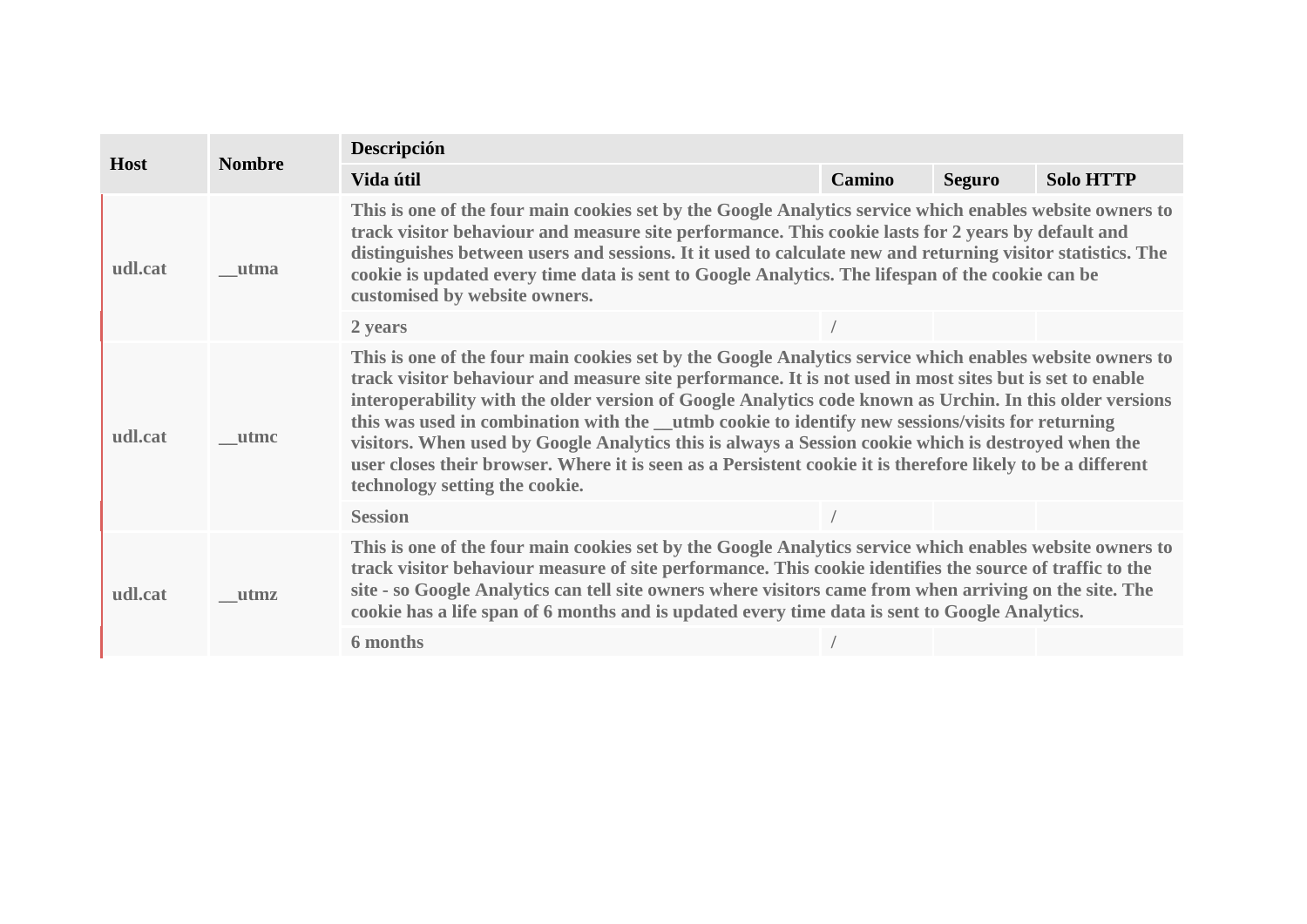# **Targeting/Advertising**

### **DE ORIGEN**

| <b>Host</b> | <b>Nombre</b>           | Descripción             |            |               |                  |  |  |
|-------------|-------------------------|-------------------------|------------|---------------|------------------|--|--|
|             |                         | Vida útil               | Camino     | <b>Seguro</b> | <b>Solo HTTP</b> |  |  |
|             | gat_gtag_UA_117690848_1 | <b>Google Analytics</b> |            |               |                  |  |  |
| udl.cat     |                         | a few seconds           | $\sqrt{ }$ |               |                  |  |  |
| udl.cat     | gat_gtag_UA_119239062_1 | <b>Google Analytics</b> |            |               |                  |  |  |
|             |                         | a few seconds           |            |               |                  |  |  |

### **TERCEROS**

|             | <b>Nombre</b> | Descripción                                                                                                                                                                                                                                                                                                                                                        |               |               |                  |  |  |
|-------------|---------------|--------------------------------------------------------------------------------------------------------------------------------------------------------------------------------------------------------------------------------------------------------------------------------------------------------------------------------------------------------------------|---------------|---------------|------------------|--|--|
| <b>Host</b> |               | Vida útil                                                                                                                                                                                                                                                                                                                                                          | <b>Camino</b> | <b>Seguro</b> | <b>Solo HTTP</b> |  |  |
| addthis.com | xtc           | This domain is owned by AddThis. AddThis provides web widgets that<br>site owners embed into their pages or other content to enable visitors to<br>create and share links to the content across social networks. They also<br>make use of the data collected to provide advertisers and marketers with<br>profile information for targeted behavioral advertising. |               |               |                  |  |  |
|             |               | a year                                                                                                                                                                                                                                                                                                                                                             |               |               |                  |  |  |
| addthis.com | <b>uvc</b>    | This domain is owned by AddThis. AddThis provides web widgets that<br>site owners embed into their pages or other content to enable visitors to<br>create and share links to the content across social networks. They also                                                                                                                                         |               |               |                  |  |  |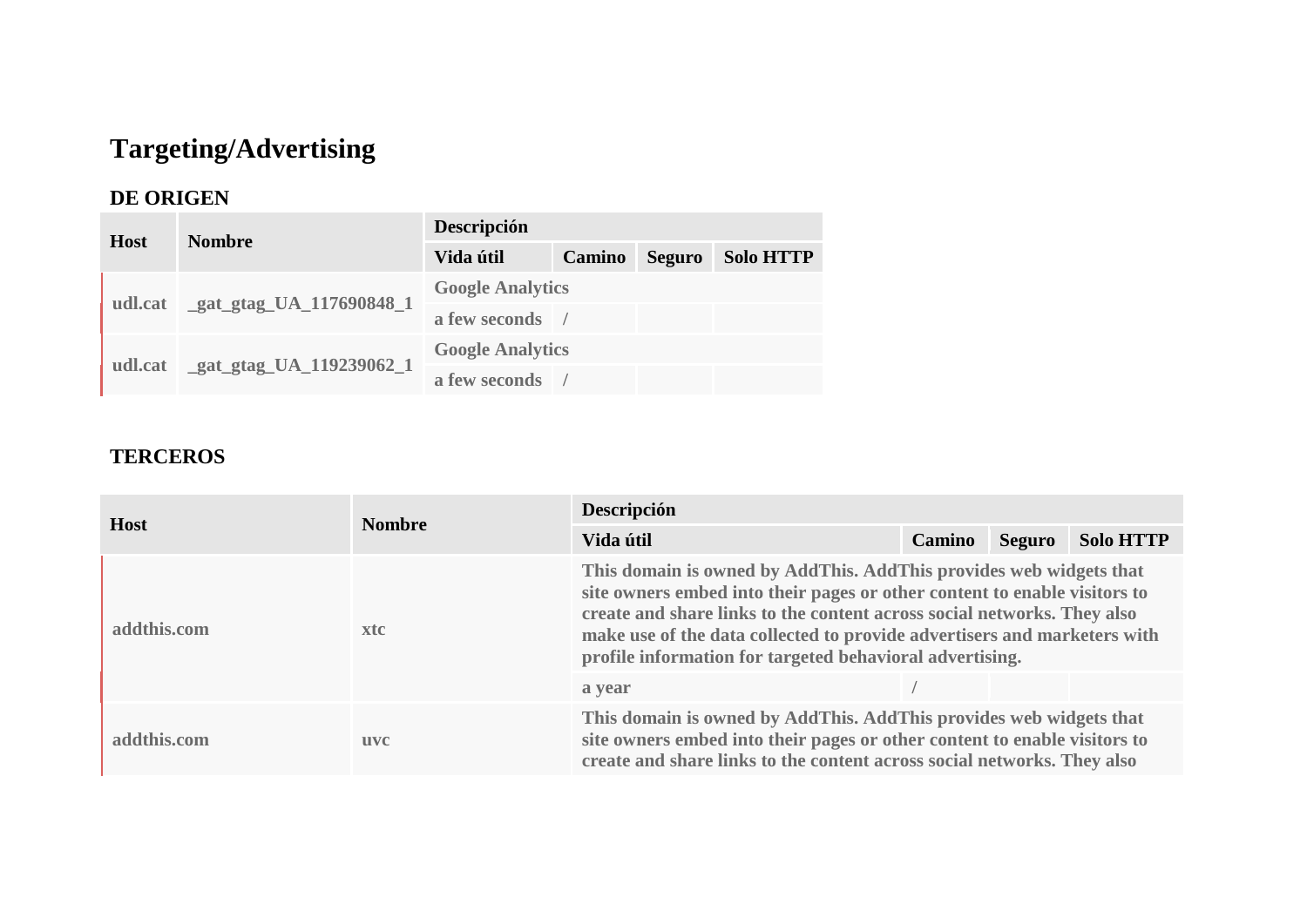|                           | <b>Nombre</b> | Descripción                                                                                                                                                                                                                                                                                                                                                                                                                        |        |               |                  |  |  |
|---------------------------|---------------|------------------------------------------------------------------------------------------------------------------------------------------------------------------------------------------------------------------------------------------------------------------------------------------------------------------------------------------------------------------------------------------------------------------------------------|--------|---------------|------------------|--|--|
| <b>Host</b>               |               | Vida útil                                                                                                                                                                                                                                                                                                                                                                                                                          | Camino | <b>Seguro</b> | <b>Solo HTTP</b> |  |  |
|                           |               | make use of the data collected to provide advertisers and marketers with<br>profile information for targeted behavioral advertising. Tracks how often<br>a user interacts with AddThis                                                                                                                                                                                                                                             |        |               |                  |  |  |
|                           |               | a year                                                                                                                                                                                                                                                                                                                                                                                                                             |        |               |                  |  |  |
| addthis.com               | loc           | This domain is owned by AddThis. AddThis provides web widgets that<br>site owners embed into their pages or other content to enable visitors to<br>create and share links to the content across social networks. They also<br>make use of the data collected to provide advertisers and marketers with<br>profile information for targeted behavioral advertising. Stores the visitors<br>geolocation to record location of sharer |        |               |                  |  |  |
|                           |               | a year                                                                                                                                                                                                                                                                                                                                                                                                                             |        |               |                  |  |  |
| cdn.syndication.twimg.com | lang          | This domain is owned by Twitter. The main business activity is: Social<br>Networking Services. Where twitter acts as a third party host, it collects<br>data through a range of plug-ins and integrations, that is primarily used<br>for tracking and targeting. Twitter does not currently provide<br>information on the use of specific cookies.                                                                                 |        |               |                  |  |  |
| demdex.net                |               | <b>Session</b>                                                                                                                                                                                                                                                                                                                                                                                                                     |        |               |                  |  |  |
|                           | demdex        | This domain is owned by Adobe - Audience Manager. The main business<br>activity is: Online profiling for targeted marketing This cookie helps<br>Adobe Audience Manger perform basic functions such as visitor<br>identification, ID synchronization, segmentation, modeling, reporting, etc.<br>6 months                                                                                                                          |        |               |                  |  |  |
| doubleclick.net           | test cookie   | This domain is owned by Doubleclick (Google). The main business activity                                                                                                                                                                                                                                                                                                                                                           |        |               |                  |  |  |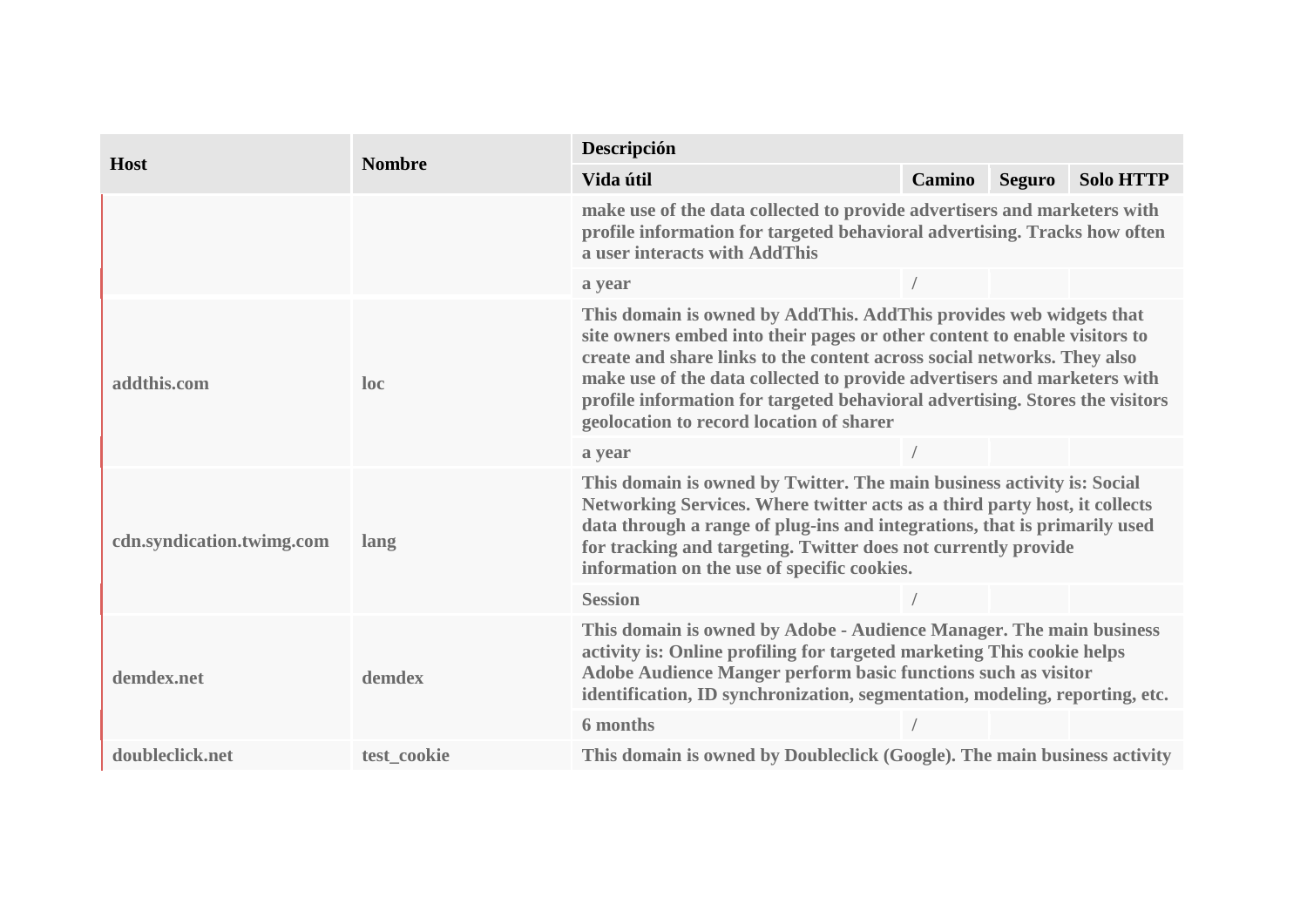|                 | <b>Nombre</b>      | Descripción                                                                                                                                                                                                                                                                                                                                                                                                                                                                                                                                                                                                                                                                |        |               |                  |  |  |
|-----------------|--------------------|----------------------------------------------------------------------------------------------------------------------------------------------------------------------------------------------------------------------------------------------------------------------------------------------------------------------------------------------------------------------------------------------------------------------------------------------------------------------------------------------------------------------------------------------------------------------------------------------------------------------------------------------------------------------------|--------|---------------|------------------|--|--|
| <b>Host</b>     |                    | Vida útil                                                                                                                                                                                                                                                                                                                                                                                                                                                                                                                                                                                                                                                                  | Camino | <b>Seguro</b> | <b>Solo HTTP</b> |  |  |
|                 |                    | is: Doubleclick is Googles real time bidding advertising exchange                                                                                                                                                                                                                                                                                                                                                                                                                                                                                                                                                                                                          |        |               |                  |  |  |
|                 |                    | 15 minutes                                                                                                                                                                                                                                                                                                                                                                                                                                                                                                                                                                                                                                                                 |        |               |                  |  |  |
| doubleclick.net | <b>IDE</b>         | This domain is owned by Doubleclick (Google). The main business activity<br>is: Doubleclick is Googles real time bidding advertising exchange                                                                                                                                                                                                                                                                                                                                                                                                                                                                                                                              |        |               |                  |  |  |
|                 |                    | a year                                                                                                                                                                                                                                                                                                                                                                                                                                                                                                                                                                                                                                                                     |        |               |                  |  |  |
| dpm.demdex.net  | dpm                | This domain is owned by Adobe Audience Manager. The main business<br>activity is online profiling for targeted marketing.                                                                                                                                                                                                                                                                                                                                                                                                                                                                                                                                                  |        |               |                  |  |  |
|                 |                    | 6 months                                                                                                                                                                                                                                                                                                                                                                                                                                                                                                                                                                                                                                                                   |        |               |                  |  |  |
| everesttech.net | everest_session_v2 | This domain is owned by Adobe. The main business activity is:<br><b>Advertising</b>                                                                                                                                                                                                                                                                                                                                                                                                                                                                                                                                                                                        |        |               |                  |  |  |
|                 |                    | <b>Session</b>                                                                                                                                                                                                                                                                                                                                                                                                                                                                                                                                                                                                                                                             |        |               |                  |  |  |
| everesttech.net | everest $g_v$      | This domain is owned by Adobe. The main business activity is:<br><b>Advertising</b>                                                                                                                                                                                                                                                                                                                                                                                                                                                                                                                                                                                        |        |               |                  |  |  |
|                 |                    | 2 years                                                                                                                                                                                                                                                                                                                                                                                                                                                                                                                                                                                                                                                                    |        |               |                  |  |  |
| google.com      | <b>NID</b>         | This domain is owned by Google Inc. Although Google is primarily known<br>as a search engine, the company provides a diverse range of products and<br>services. Its main source of revenue however is advertising. Google tracks<br>users extensively both through its own products and sites, and the<br>numerous technologies embedded into many millions of websites around<br>the world. It uses the data gathered from most of these services to profile<br>the interests of web users and sell advertising space to organisations based<br>on such interest profiles as well as aligning adverts to the content on the<br>pages where its customer's adverts appear. |        |               |                  |  |  |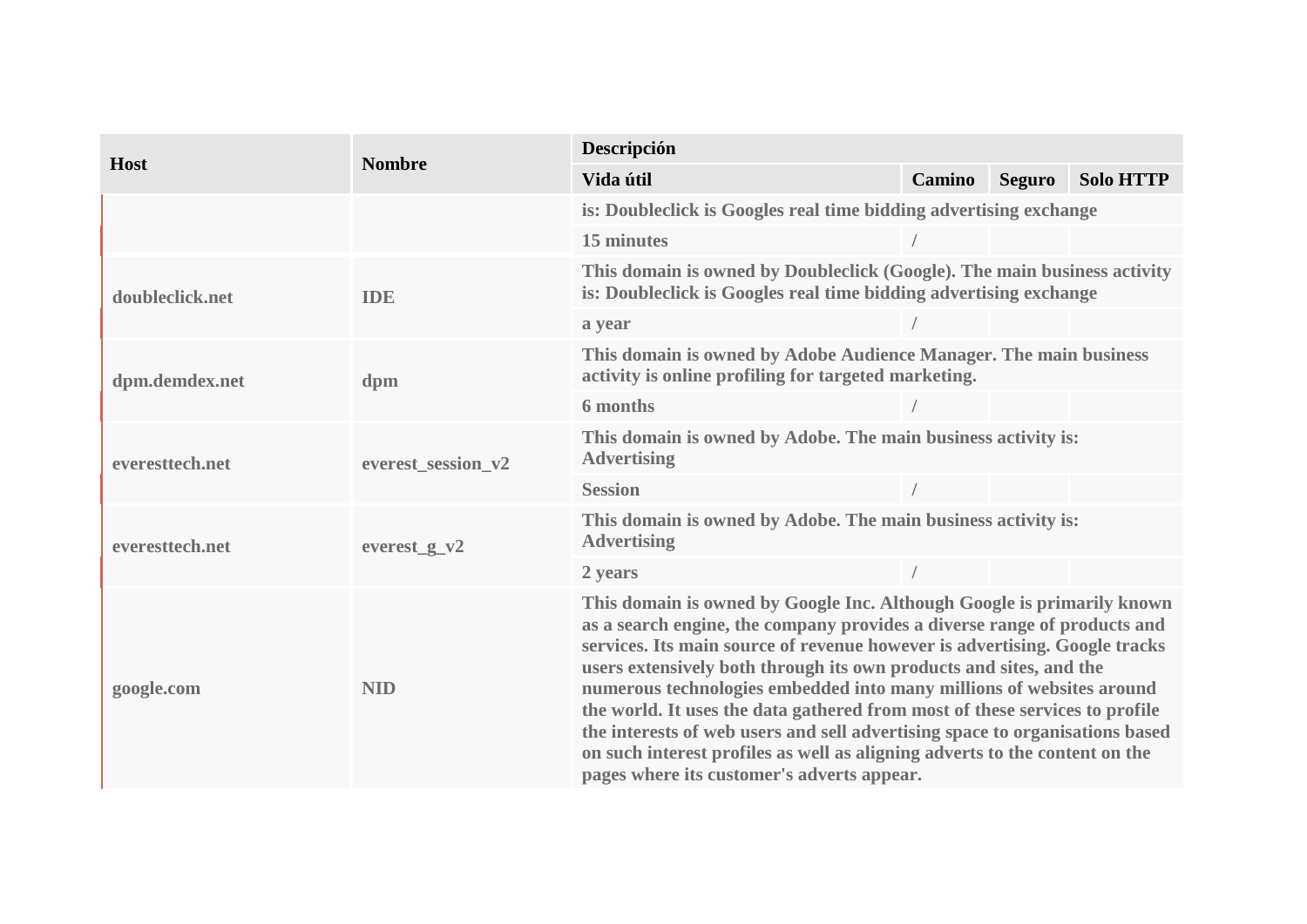| <b>Host</b>           | <b>Nombre</b>             | Descripción                                                                                                                                                                                                                                                                                                                                                                                                         |        |               |                  |  |  |
|-----------------------|---------------------------|---------------------------------------------------------------------------------------------------------------------------------------------------------------------------------------------------------------------------------------------------------------------------------------------------------------------------------------------------------------------------------------------------------------------|--------|---------------|------------------|--|--|
|                       |                           | Vida útil                                                                                                                                                                                                                                                                                                                                                                                                           | Camino | <b>Seguro</b> | <b>Solo HTTP</b> |  |  |
|                       |                           | 6 months                                                                                                                                                                                                                                                                                                                                                                                                            |        |               |                  |  |  |
| scorecardresearch.com | <b>UID</b>                | This domain is owned by ScorecardResearch (comScore). The main<br>business activity is: Advertising. The cookies in this domain have lifespans<br>of 2 years.                                                                                                                                                                                                                                                       |        |               |                  |  |  |
|                       |                           | 2 years                                                                                                                                                                                                                                                                                                                                                                                                             |        |               |                  |  |  |
| scorecardresearch.com | <b>UIDR</b>               | This domain is owned by ScorecardResearch (comScore). The main<br>business activity is: Advertising. The cookies in this domain have lifespans<br>of 2 years.                                                                                                                                                                                                                                                       |        |               |                  |  |  |
|                       |                           | 2 years                                                                                                                                                                                                                                                                                                                                                                                                             |        |               |                  |  |  |
| voutube.com           | <b>YSC</b>                | YouTube is a Google owned platform for hosting and sharing videos.<br>YouTube collects user data through videos embedded in websites, which is<br>aggregated with profile data from other Google services in order to<br>display targeted advertising to web visitors across a broad range of their<br>own and other websites.                                                                                      |        |               |                  |  |  |
|                       |                           | <b>Session</b>                                                                                                                                                                                                                                                                                                                                                                                                      |        |               |                  |  |  |
| youtube.com           | <b>VISITOR INFO1 LIVE</b> | YouTube is a Google owned platform for hosting and sharing videos.<br>YouTube collects user data through videos embedded in websites, which is<br>aggregated with profile data from other Google services in order to<br>display targeted advertising to web visitors across a broad range of their<br>own and other websites. This cookie is used as a unique identifier to track<br>viewing of videos<br>6 months |        |               |                  |  |  |
|                       |                           |                                                                                                                                                                                                                                                                                                                                                                                                                     |        |               |                  |  |  |
| voutube.com           | <b>GPS</b>                | YouTube is a Google owned platform for hosting and sharing videos.                                                                                                                                                                                                                                                                                                                                                  |        |               |                  |  |  |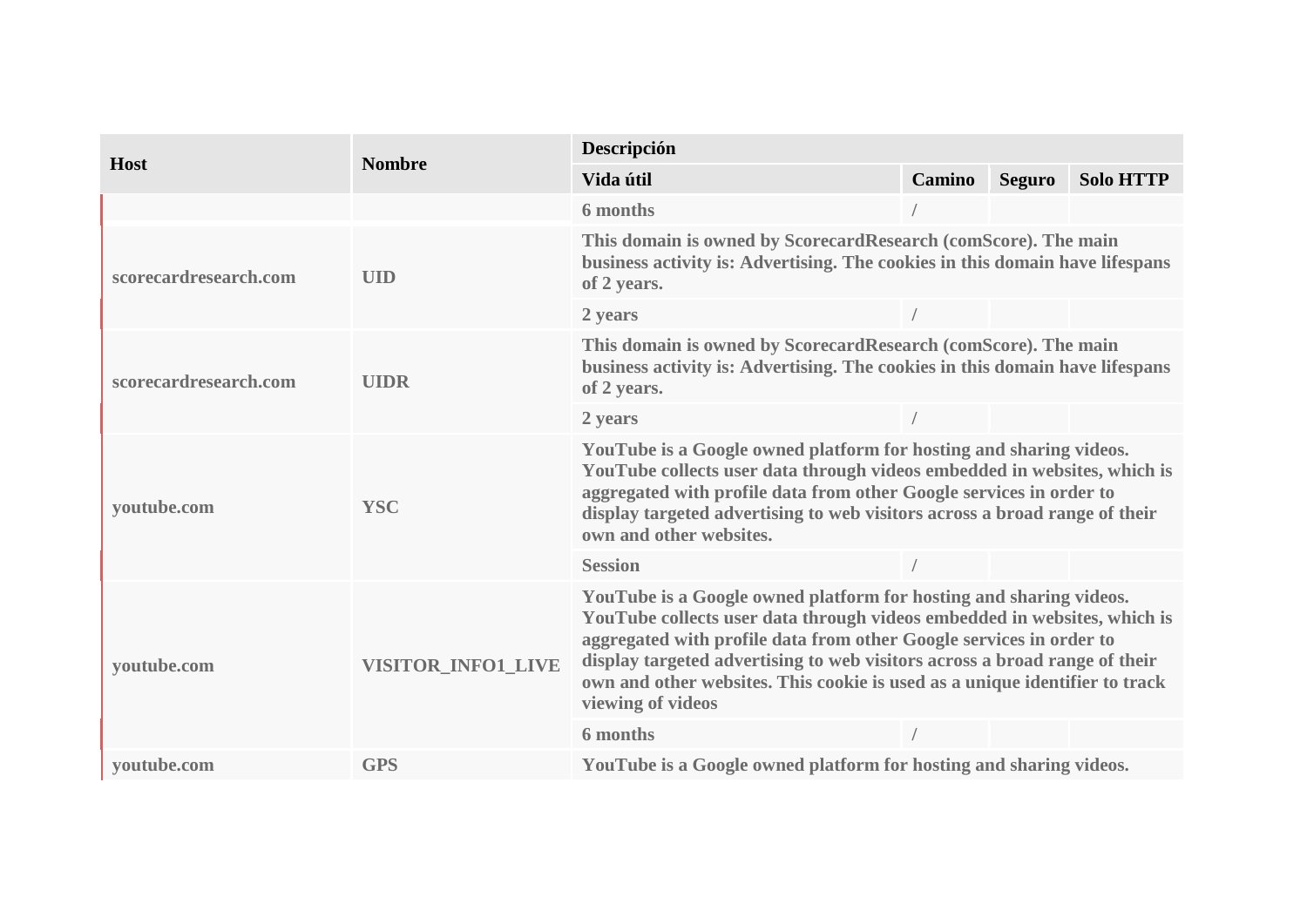| <b>Host</b> | <b>Nombre</b> | Descripción                                                                                                                                                                                                                                                            |               |               |                  |  |  |
|-------------|---------------|------------------------------------------------------------------------------------------------------------------------------------------------------------------------------------------------------------------------------------------------------------------------|---------------|---------------|------------------|--|--|
|             |               | Vida útil                                                                                                                                                                                                                                                              | <b>Camino</b> | <b>Seguro</b> | <b>Solo HTTP</b> |  |  |
|             |               | YouTube collects user data through videos embedded in websites, which is<br>aggregated with profile data from other Google services in order to<br>display targeted advertising to web visitors across a broad range of their<br>own and other websites.<br>30 minutes |               |               |                  |  |  |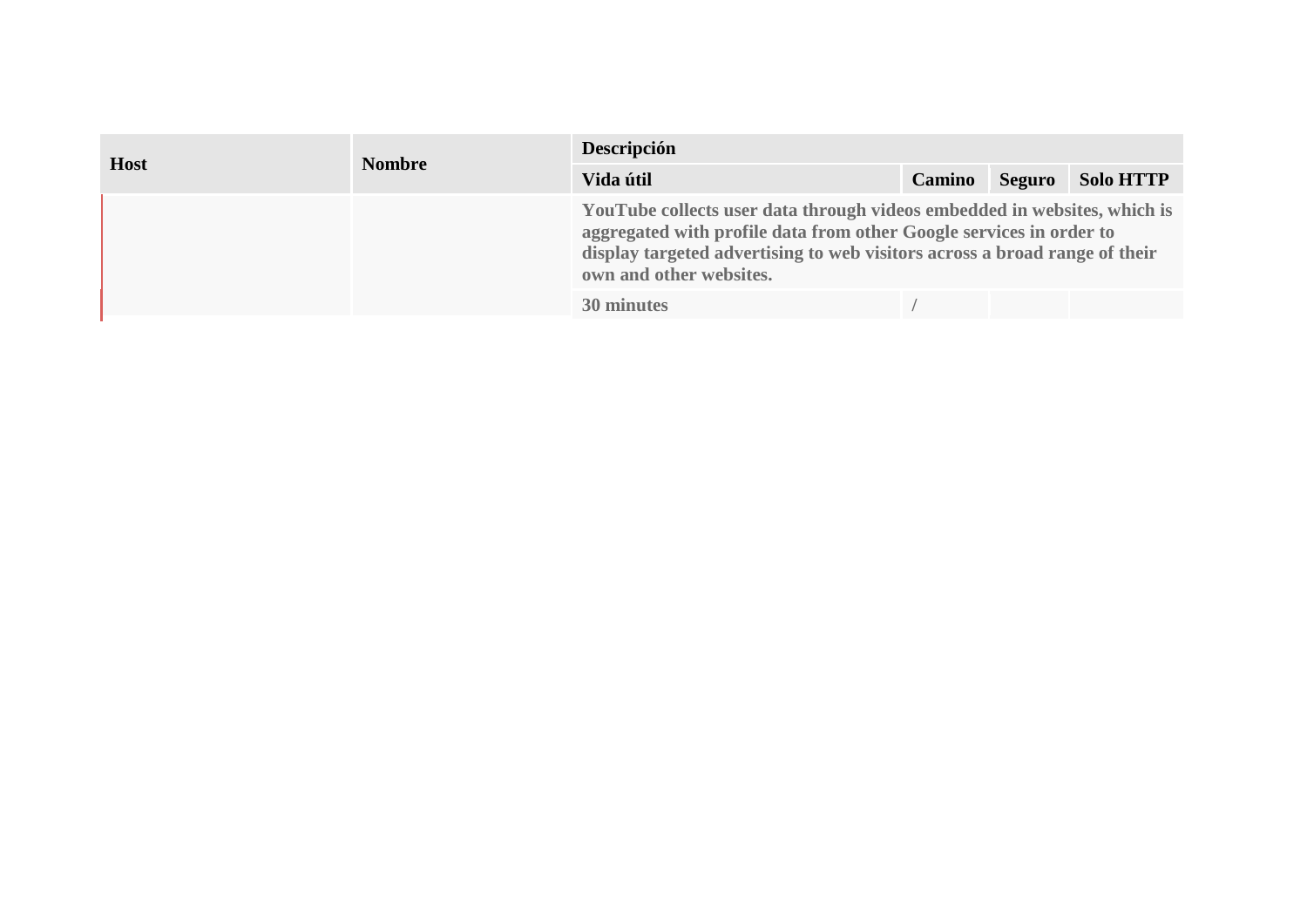## **Unknown**

## **DE ORIGEN**

| Host                 | <b>Nombre</b>           | Descripción    |            |               |                  |  |  |
|----------------------|-------------------------|----------------|------------|---------------|------------------|--|--|
|                      |                         | Vida útil      |            | Camino Seguro | <b>Solo HTTP</b> |  |  |
| biblioguies.udl.cat  | sts                     | $\blacksquare$ |            |               |                  |  |  |
|                      |                         | 30 minutes /   |            |               |                  |  |  |
| confluence.udl.cat   | <b>ROUTEID</b>          |                |            |               |                  |  |  |
|                      |                         | <b>Session</b> | $\sqrt{2}$ |               |                  |  |  |
| loginuxxiac.udl.cat  | <b>LOGIN_NLS</b>        | $\sim$         |            |               |                  |  |  |
|                      |                         | <b>Session</b> | $\sqrt{2}$ |               |                  |  |  |
| correu.udl.cat       | <b>SQMSESSID</b>        | $\blacksquare$ |            |               |                  |  |  |
|                      |                         | <b>Session</b> |            |               |                  |  |  |
| www.udl.cat          | jwplayer.captionLabel   | $\sim$         |            |               |                  |  |  |
|                      |                         | <b>Session</b> | $\sqrt{2}$ |               |                  |  |  |
| portaluxxiac.udl.cat | <b>ORA_WX_SESSION</b>   | $\equiv$       |            |               |                  |  |  |
|                      |                         | <b>Session</b> | $\sqrt{2}$ |               |                  |  |  |
| portaluxxiac.udl.cat | <b>OFM1_PORTAL_url</b>  | $\sim$         |            |               |                  |  |  |
|                      |                         | <b>Session</b> | $\sqrt{2}$ |               |                  |  |  |
| udl.cat              | <b>SESSION_LANGUAGE</b> | $\blacksquare$ |            |               |                  |  |  |
|                      |                         | <b>Session</b> |            |               |                  |  |  |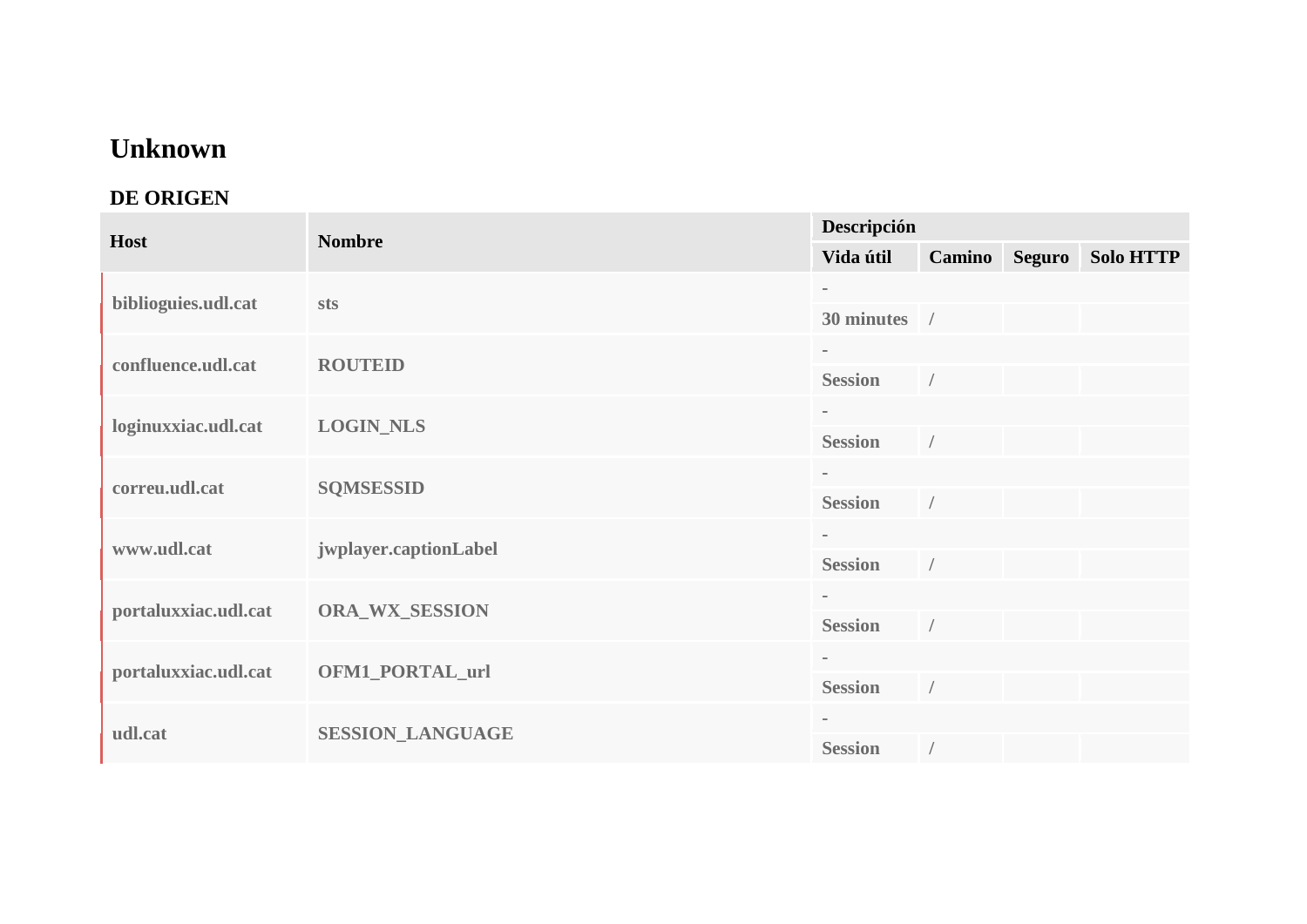|                      | <b>Nombre</b>                                            | Descripción    |               |        |                  |  |
|----------------------|----------------------------------------------------------|----------------|---------------|--------|------------------|--|
| <b>Host</b>          |                                                          | Vida útil      | <b>Camino</b> | Seguro | <b>Solo HTTP</b> |  |
| portaluxxiac.udl.cat | <b>OFM1_PORTAL</b>                                       | $\sim$         |               |        |                  |  |
|                      |                                                          | <b>Session</b> |               |        |                  |  |
| automat.udl.cat      | <b>UXXI-AC-EmpleoPracticas</b>                           | $\sim$         |               |        |                  |  |
|                      |                                                          | <b>Session</b> |               |        |                  |  |
| repositori.udl.cat   | sts                                                      | $\sim$         |               |        |                  |  |
|                      |                                                          | 30 minutes /   |               |        |                  |  |
| greia.udl.cat        | cookielawinfo-checkbox-non-necessary                     | $\equiv$       |               |        |                  |  |
|                      |                                                          | an hour        | $\sqrt{2}$    |        |                  |  |
| udl.cat              | jwplayer.captionLabel                                    |                |               |        |                  |  |
|                      |                                                          | <b>Session</b> |               |        |                  |  |
| cv.udl.cat           | dontShowCookieNotice                                     | $\sim$         |               |        |                  |  |
|                      |                                                          | a year         |               |        |                  |  |
| greia.udl.cat        | cookielawinfo-checkbox-necessary                         | $\sim$         |               |        |                  |  |
|                      |                                                          | an hour        | $\sqrt{2}$    |        |                  |  |
| cataleg.udl.cat      | org.springframework.web.servlet.i18n.CookieLocaleResolve | ۳              |               |        |                  |  |
|                      | r.LOCALE                                                 | 68 years       | $\sqrt{ }$    |        |                  |  |
| udl.cat              | <b>III_SESSION_ID</b>                                    | $\sim$         |               |        |                  |  |
|                      |                                                          | <b>Session</b> | $\sqrt{2}$    |        |                  |  |
| alumnes.udl.cat      | <b>SQMSESSID</b>                                         | $\sim$         |               |        |                  |  |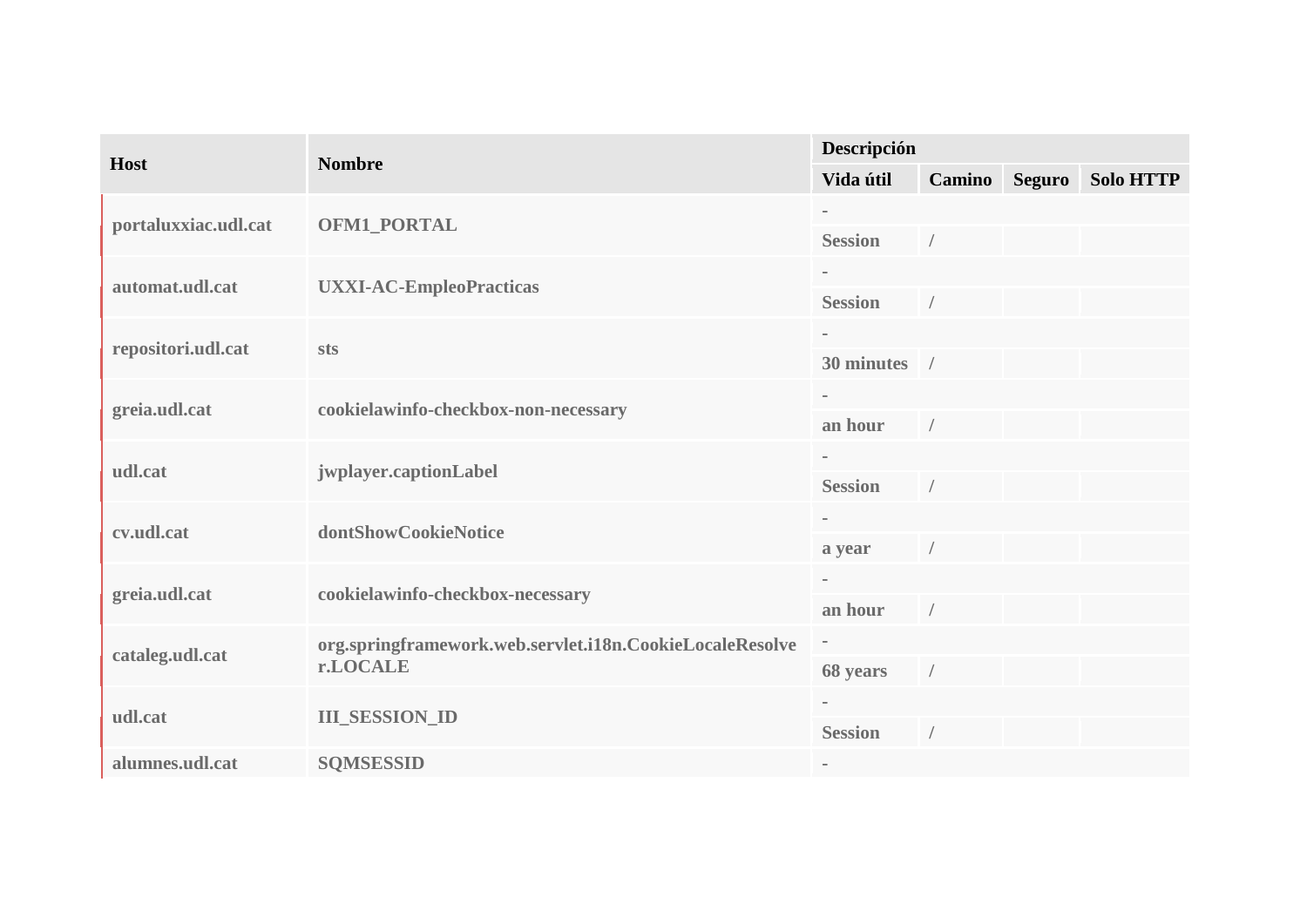| <b>Host</b> |                      | Descripción    |               |        |                  |  |
|-------------|----------------------|----------------|---------------|--------|------------------|--|
|             | <b>Nombre</b>        | Vida útil      | <b>Camino</b> | Seguro | <b>Solo HTTP</b> |  |
|             |                      | <b>Session</b> |               |        |                  |  |
| udl.cat     | <b>III_EXPT_FILE</b> | $\sim$         |               |        |                  |  |
|             |                      | <b>Session</b> |               |        |                  |  |
| cv.udl.cat  |                      | $\sim$         |               |        |                  |  |
|             | pasystem_timezone_ok | an hour        |               |        |                  |  |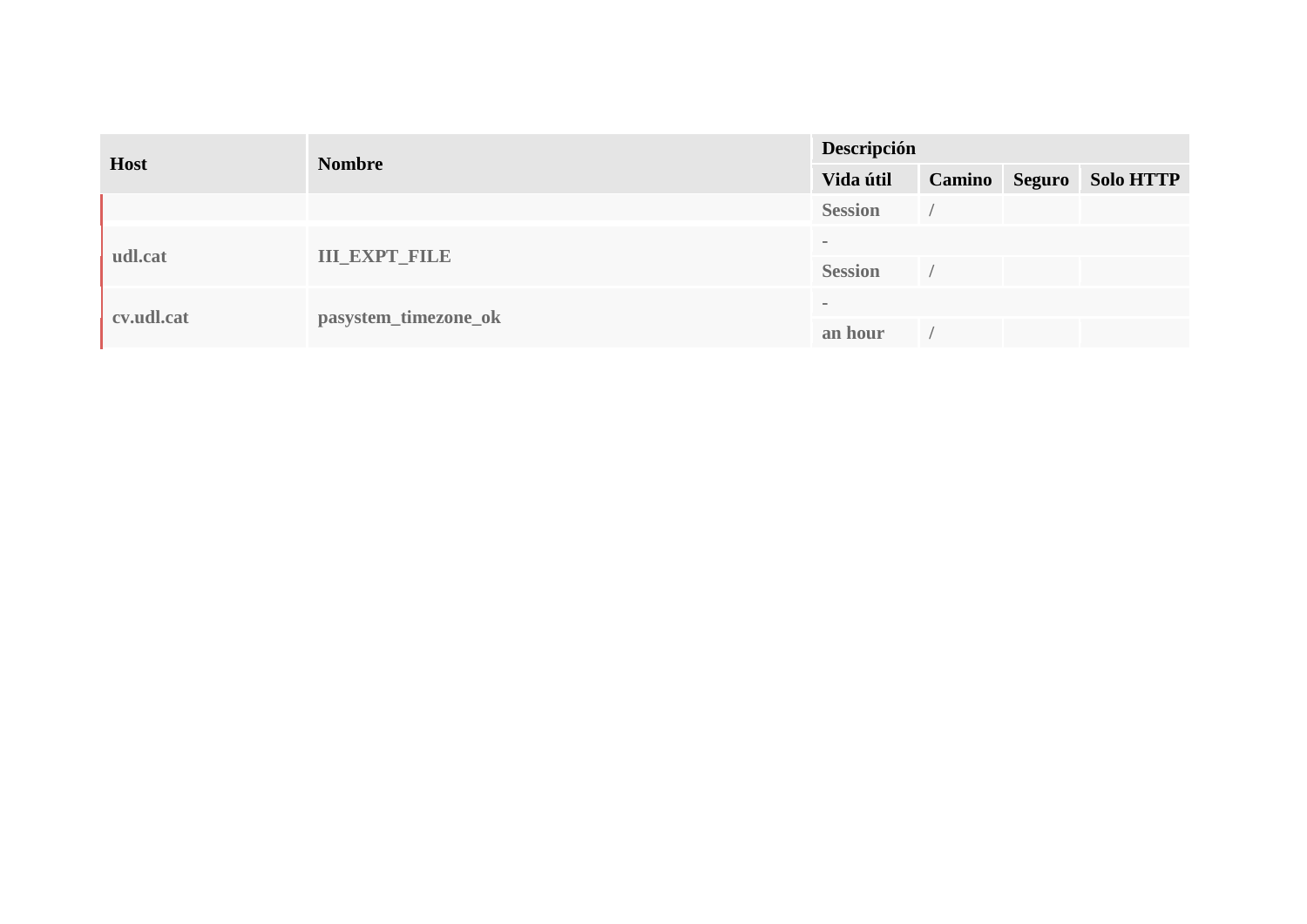#### **TERCEROS**

| <b>Host</b>  | <b>Nombre</b>                                    | Descripción                                                                                                                                                                                                                     |        |               |                            |  |  |
|--------------|--------------------------------------------------|---------------------------------------------------------------------------------------------------------------------------------------------------------------------------------------------------------------------------------|--------|---------------|----------------------------|--|--|
|              |                                                  | Vida útil                                                                                                                                                                                                                       | Camino | <b>Seguro</b> | <b>Solo</b><br><b>HTTP</b> |  |  |
| alacarta.cat | connect.sid                                      |                                                                                                                                                                                                                                 |        |               |                            |  |  |
|              |                                                  | 40 minutes                                                                                                                                                                                                                      |        |               |                            |  |  |
| alacarta.cat | $g$ a                                            |                                                                                                                                                                                                                                 |        |               |                            |  |  |
|              |                                                  | 2 years                                                                                                                                                                                                                         |        |               |                            |  |  |
| alacarta.cat | gat_gtag_UA_118286582<br>$\sqrt{20}$             | <b>Google Analytics</b>                                                                                                                                                                                                         |        |               |                            |  |  |
|              |                                                  | a minute                                                                                                                                                                                                                        |        |               |                            |  |  |
| alacarta.cat | $\_gid$                                          |                                                                                                                                                                                                                                 |        |               |                            |  |  |
|              |                                                  | a day                                                                                                                                                                                                                           |        |               |                            |  |  |
| alacarta.cat | gat_gtag_UA_118286582                            | <b>Google Analytics</b>                                                                                                                                                                                                         |        |               |                            |  |  |
|              |                                                  | a minute                                                                                                                                                                                                                        |        |               |                            |  |  |
| ccma.cat     | AMCV_99EC8F7954BD1<br>4A00A4C98BC%40Adob<br>eOrg | This is a pattern type cookie name associated with Adobe Marketing Cloud. It<br>stores a unique visitor identifier, and uses an organisation identifier to allow a<br>company to track users across their domains and services. |        |               |                            |  |  |
|              |                                                  | 2 years                                                                                                                                                                                                                         |        |               |                            |  |  |
| ccma.cat     | gat                                              |                                                                                                                                                                                                                                 |        |               |                            |  |  |
|              |                                                  | a minute                                                                                                                                                                                                                        |        |               |                            |  |  |
| ccma.cat     | AMCVS_99EC8F7954BD<br>14A00A4C98BC%40Ado         | This is a pattern type cookie name associated with Adobe Marketing Cloud. It<br>stores a unique visitor identifier, and uses an organisation identifier.                                                                        |        |               |                            |  |  |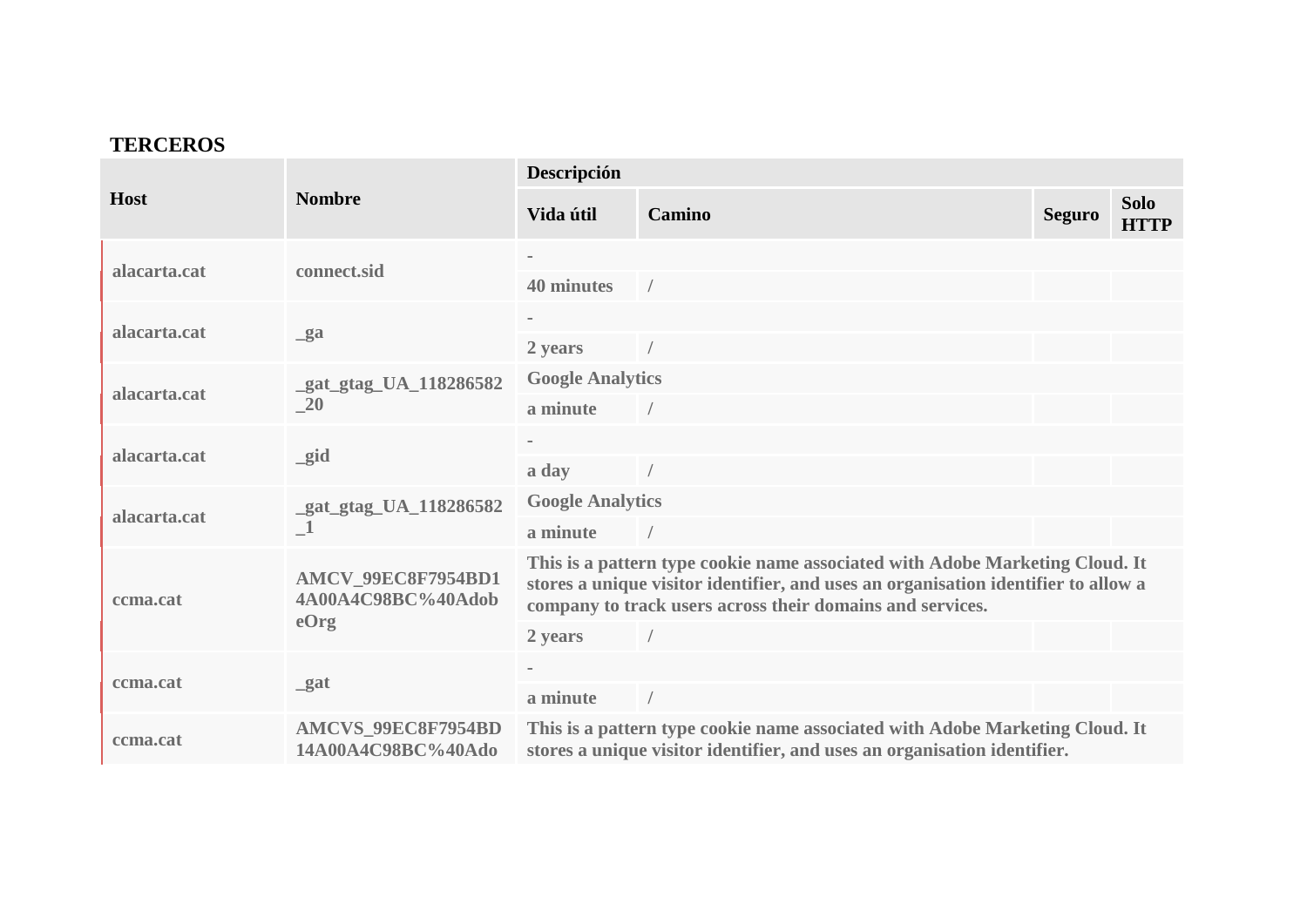| Host                          | <b>Nombre</b>         | Descripción    |                                                                  |               |                            |  |  |
|-------------------------------|-----------------------|----------------|------------------------------------------------------------------|---------------|----------------------------|--|--|
|                               |                       | Vida útil      | Camino                                                           | <b>Seguro</b> | <b>Solo</b><br><b>HTTP</b> |  |  |
|                               | beOrg                 | <b>Session</b> | $\sqrt{2}$                                                       |               |                            |  |  |
| ccma.cat                      | $g$ a                 |                |                                                                  |               |                            |  |  |
|                               |                       | 2 years        | $\sqrt{2}$                                                       |               |                            |  |  |
| ccma.cat                      | $\_gid$               | $\blacksquare$ |                                                                  |               |                            |  |  |
|                               |                       | a day          |                                                                  |               |                            |  |  |
|                               | S                     | $\sim$         |                                                                  |               |                            |  |  |
| docs.google.com               |                       | an hour        | /spreadsheets/d/1Cr2ZiisVjIYfbUgBb9mJqaet<br>v6GFHdtjeBWyZpX9AKc |               |                            |  |  |
| licensebuttons.net            | cfduid                | $\sim$         |                                                                  |               |                            |  |  |
|                               |                       | a month        | $\sqrt{ }$                                                       |               |                            |  |  |
| lleidatv.alacarta.cat __atuvc |                       | $\sim$         |                                                                  |               |                            |  |  |
|                               |                       | a year         |                                                                  |               |                            |  |  |
| lleidatv.alacarta.cat __atuvs |                       | $\sim$         |                                                                  |               |                            |  |  |
|                               |                       | 30 minutes     | $\sqrt{ }$                                                       |               |                            |  |  |
| p.jwpcdn.com                  | jwplayer.captionLabel |                |                                                                  |               |                            |  |  |
|                               |                       | <b>Session</b> |                                                                  |               |                            |  |  |
| pngimg.com                    | _cfduid               | $\equiv$       |                                                                  |               |                            |  |  |
|                               |                       | a month        | $\sqrt{ }$                                                       |               |                            |  |  |
| rtve.es                       | $S_Sq$                | $\equiv$       |                                                                  |               |                            |  |  |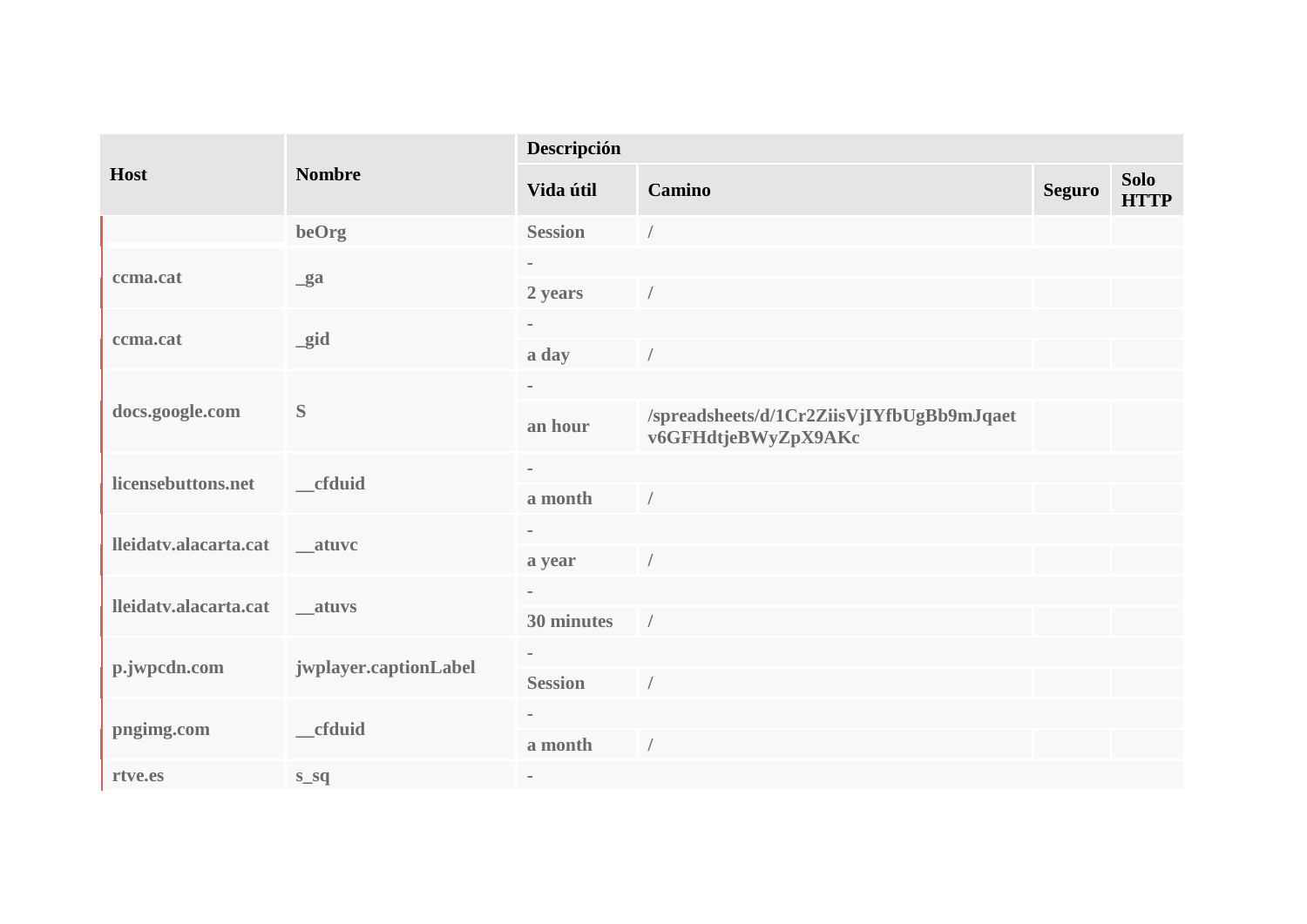| Host             | <b>Nombre</b>  | Descripción       |                       |               |                            |  |  |
|------------------|----------------|-------------------|-----------------------|---------------|----------------------------|--|--|
|                  |                | Vida útil         | Camino                | <b>Seguro</b> | <b>Solo</b><br><b>HTTP</b> |  |  |
|                  |                | <b>Session</b>    | $\sqrt{ }$            |               |                            |  |  |
| rtve.es          | $S_{\text{C}}$ | $\blacksquare$    |                       |               |                            |  |  |
|                  |                | <b>Session</b>    |                       |               |                            |  |  |
| rtve.es          | s_fid          | $\sim$<br>2 years | $\sqrt{ }$            |               |                            |  |  |
|                  | $S_nr$         | $\sim$            |                       |               |                            |  |  |
| rtve.es          |                | a month           | $\sqrt{ }$            |               |                            |  |  |
|                  | __cfduid       |                   |                       |               |                            |  |  |
| trendytheme.net  |                | a month           | $\sqrt{ }$            |               |                            |  |  |
| www.alacarta.cat | __atuvs        | $\sim$            |                       |               |                            |  |  |
|                  |                | 30 minutes        | $\sqrt{ }$            |               |                            |  |  |
| www.alacarta.cat | __atuvc        | $\blacksquare$    |                       |               |                            |  |  |
|                  |                | a year            |                       |               |                            |  |  |
| www.ccma.cat     | cookietest     | $\sim$            |                       |               |                            |  |  |
|                  |                | <b>Session</b>    | /video/embed/5348351/ |               |                            |  |  |
| www.ccma.cat     | cookietest     | $\equiv$          |                       |               |                            |  |  |
|                  |                | <b>Session</b>    | /video/embed/5354952/ |               |                            |  |  |
| www.ccma.cat     | cookietest     | $\sim$            |                       |               |                            |  |  |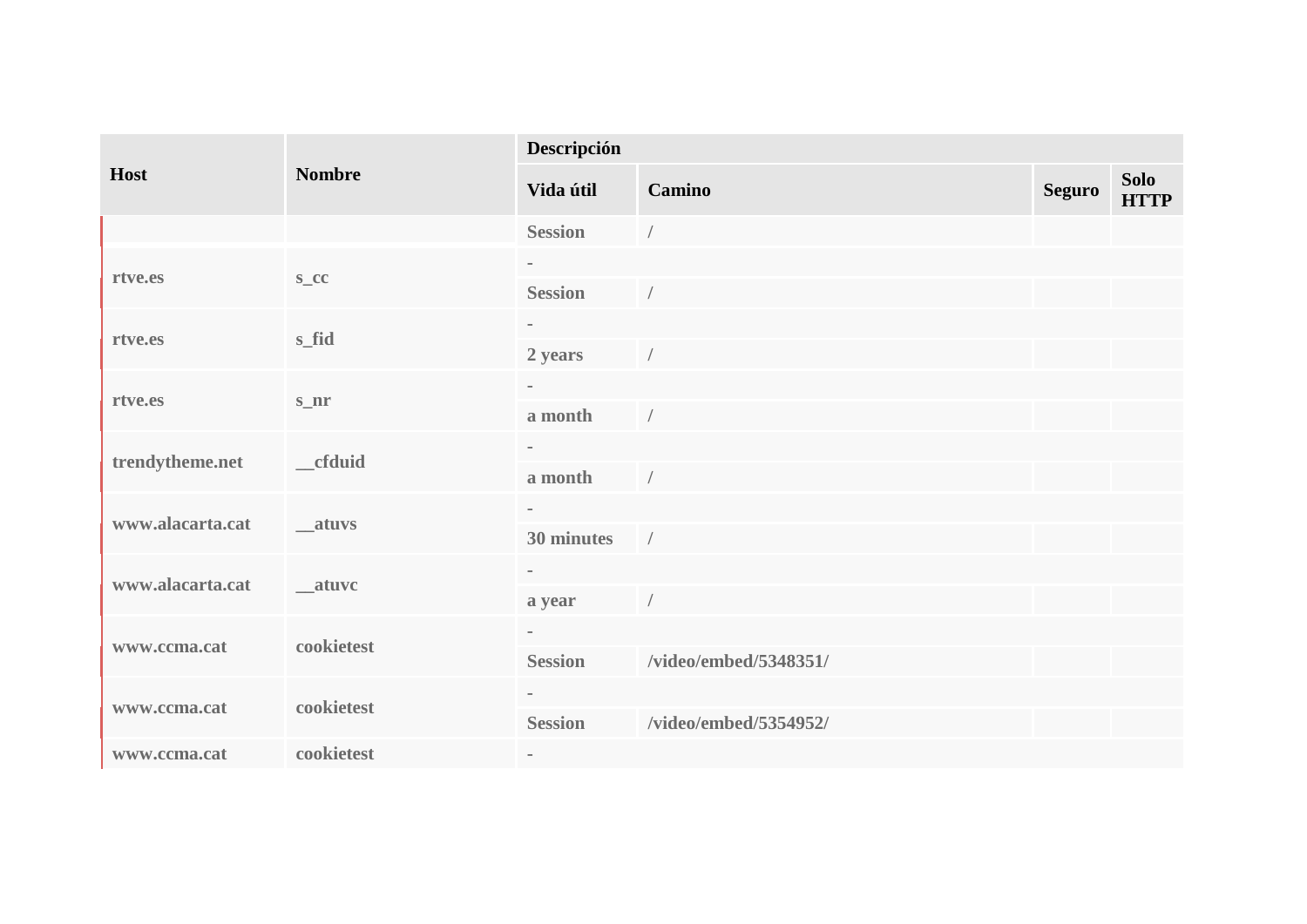| <b>Host</b>     | <b>Nombre</b>              | Descripción                                                                                                                                                                                                                                                                                                                       |                       |               |                            |  |
|-----------------|----------------------------|-----------------------------------------------------------------------------------------------------------------------------------------------------------------------------------------------------------------------------------------------------------------------------------------------------------------------------------|-----------------------|---------------|----------------------------|--|
|                 |                            | Vida útil                                                                                                                                                                                                                                                                                                                         | Camino                | <b>Seguro</b> | <b>Solo</b><br><b>HTTP</b> |  |
|                 |                            | <b>Session</b>                                                                                                                                                                                                                                                                                                                    | /video/embed/5369751/ |               |                            |  |
|                 | cookietest                 |                                                                                                                                                                                                                                                                                                                                   |                       |               |                            |  |
| www.ccma.cat    |                            | <b>Session</b>                                                                                                                                                                                                                                                                                                                    | /video/embed/5963473/ |               |                            |  |
| www.ccma.cat    | cookietest                 |                                                                                                                                                                                                                                                                                                                                   |                       |               |                            |  |
|                 |                            | <b>Session</b>                                                                                                                                                                                                                                                                                                                    | /video/embed/5631264/ |               |                            |  |
| www.ccma.cat    | cookietest                 |                                                                                                                                                                                                                                                                                                                                   |                       |               |                            |  |
|                 |                            | <b>Session</b>                                                                                                                                                                                                                                                                                                                    | /video/embed/5343251/ |               |                            |  |
| www.ccma.cat    | cookietest                 |                                                                                                                                                                                                                                                                                                                                   |                       |               |                            |  |
|                 |                            | <b>Session</b>                                                                                                                                                                                                                                                                                                                    | /video/embed/5643137/ |               |                            |  |
| www.ccma.cat    | atuvc                      |                                                                                                                                                                                                                                                                                                                                   |                       |               |                            |  |
|                 |                            | a year                                                                                                                                                                                                                                                                                                                            |                       |               |                            |  |
|                 | cookietest                 |                                                                                                                                                                                                                                                                                                                                   |                       |               |                            |  |
| www.ccma.cat    |                            | <b>Session</b>                                                                                                                                                                                                                                                                                                                    | /video/embed/5636251/ |               |                            |  |
| www.ccma.cat    | atuvs                      | $\equiv$                                                                                                                                                                                                                                                                                                                          |                       |               |                            |  |
|                 |                            | 30 minutes                                                                                                                                                                                                                                                                                                                        | $\sqrt{ }$            |               |                            |  |
| www.mecd.gob.es | <b>BIGipServerpool_web</b> | This cookie name is associated with the BIG-IP product suite from company F5.<br>Usually associated with managing sessions on load balanced servers, to ensure<br>user requests are routed consistently to the correct server. The common root is<br>BIGipServer most commonly followed by a domain name, usually the one that it |                       |               |                            |  |